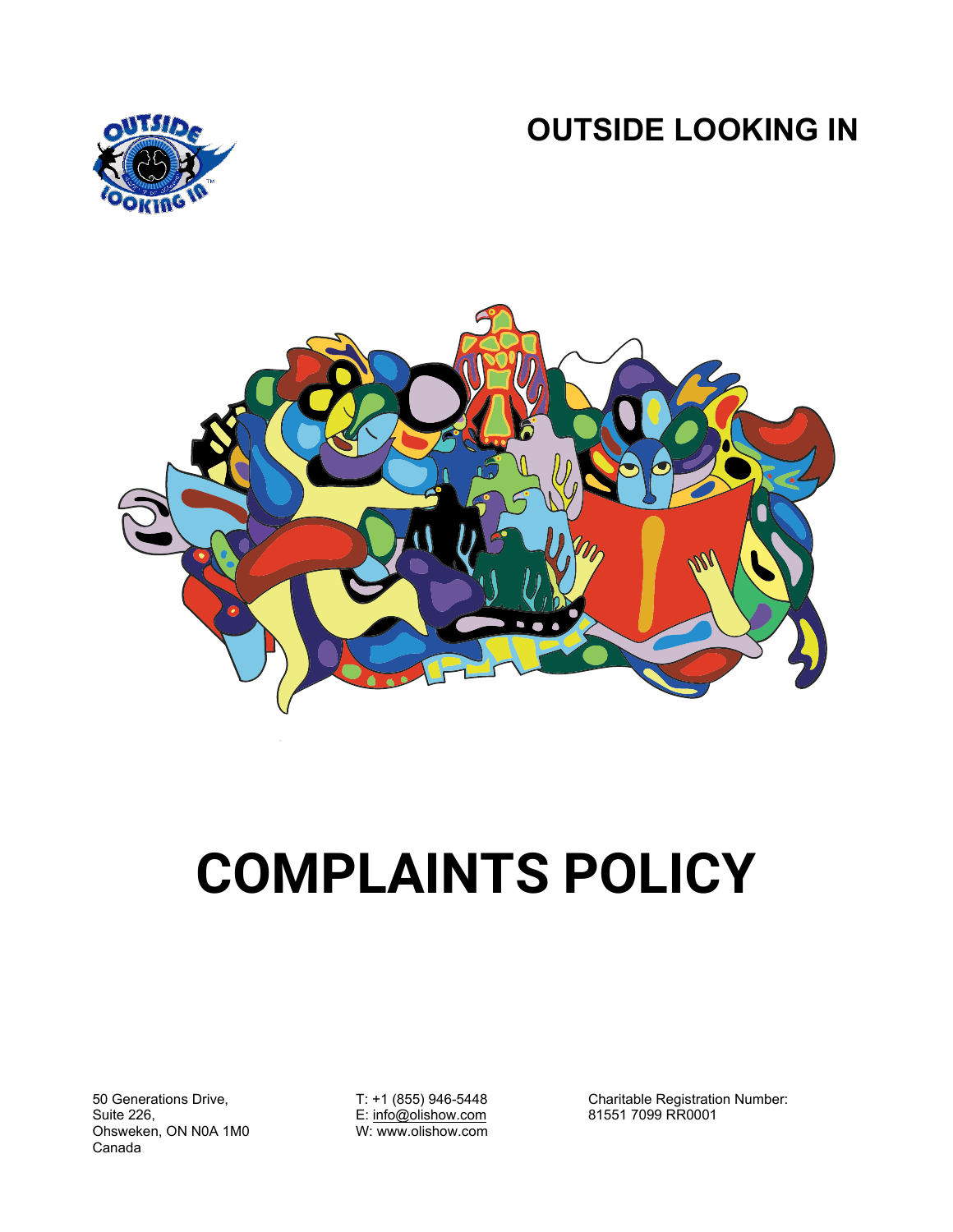#### **Purpose**

Outside Looking In (OLI) is committed to treating all peoples with respect and dignity. It will respond, in a timely manner, to complaints from members of the public. This policy is designed to establish the requirements and process for responding to public complaints.

OLI will seek to be a resource even in the event where OLI identifies that the complaint does not directly relate to OLI.

### **Scope**

This policy and procedure applies to complaints received by OLI about our programs, activities, services, staff, volunteers, Board members, and any agents contracted by OLI to act on its behalf.

## **Definition**

Complaint – any concern or criticism from a member of the public who contacts OLI to register their grievance about OLI programs, activities, services, staff, volunteers, Board members or contractor conduct. Anonymous complaints will not be acted on.

# **Guiding Principles**

- We will respond and address all complaints promptly.
- We will interface with members of the public who have a concern with respect and dignity.
- Complaints are handled in a manner which is considered fair and impartial to all parties.
- Complainants are advised of their options to escalate their complaint to a more senior staff person if they are dissatisfied with the treatment or outcome.
- Complainants are provided clear and understandable reasons for decisions relating to complaints.
- Updates are provided to complainants during review processes.
- Complaints are used to improve our program offerings, services, policies and procedures.

# **Complaint Handling**

A complaint may be received verbally (by phone or in-person) or in writing (by mail, fax, email). An employee or volunteer who receives a complaint should first determine the proper person to handle it. This will generally be the person who has the primary relationship with the